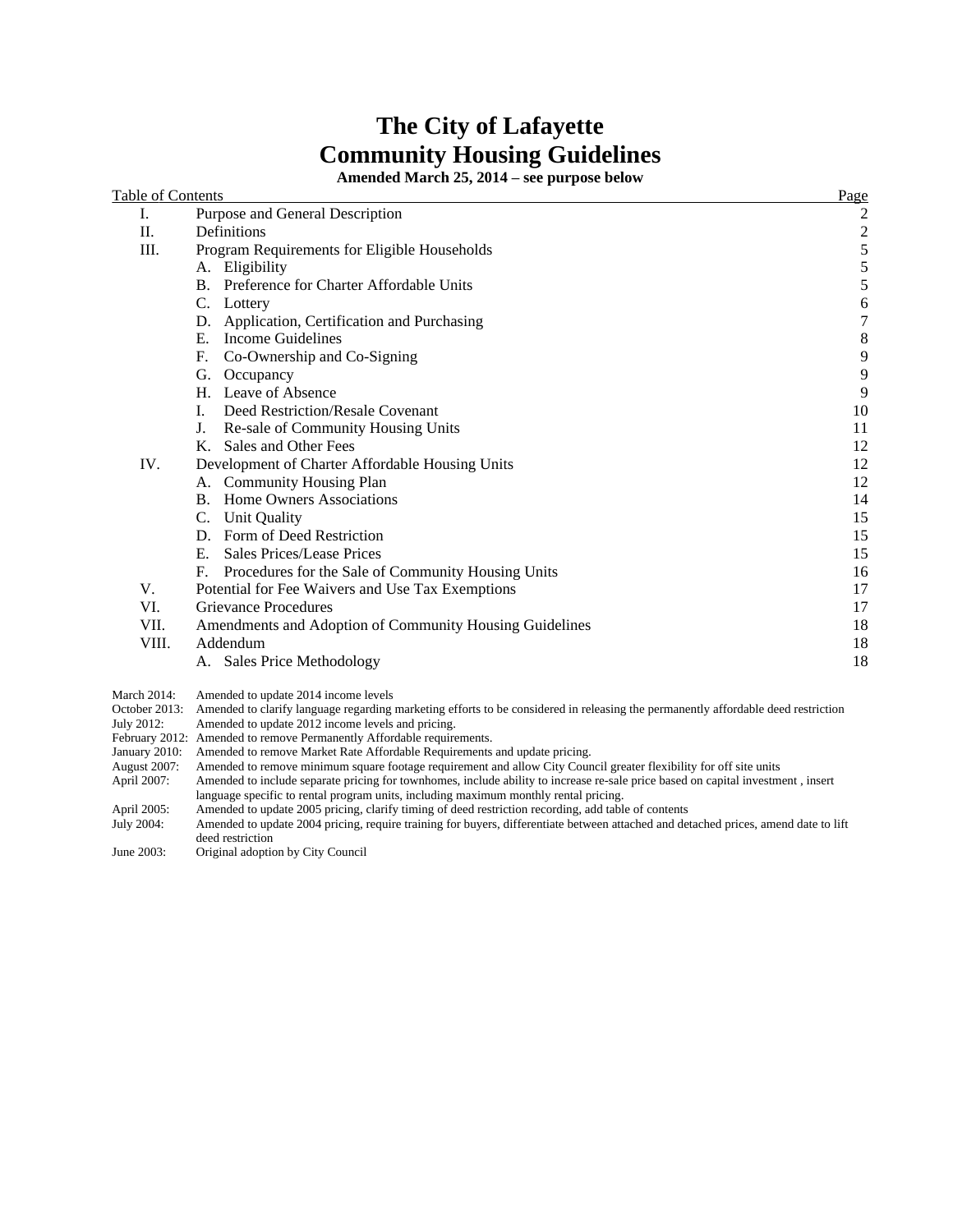# **I. PURPOSE AND GENERAL DESCRIPTION OF GUIDELINES**

The purpose of The City of Lafayette Community Housing Guidelines is to implement and effectuate the purposes and requirements of Chapter 28 of the Code of Ordinances of the City of Lafayette (the "Code") by providing standards, procedures and submittal requirements in connection with said section. In recent years, the cost of housing in Lafayette has increased at a rate that is faster than increases in the earnings of lower-income households, and housing problems have escalated due to population increase, a limited supply of developable land and as a result of the lack of residential building permits available due to the adoption of Lafayette Charter Section 6.10. This has affected the range of housing options that are needed and available to support the growing and changing needs of Lafayette residents and employees.

*"Lafayette is special because it is a community that is small enough to have a "hometown" feeling, but large enough to accommodate households of different ethnic, social and economic backgrounds".* 

To address the legislative findings and purposes set forth, respectively, in Chapter 28 of the Code a housing strategy has been adopted to manage certain exceptions provided for in the City's Growth Management regulations of Charter Section 6.10.

The citizens of Lafayette approved an amendment to Chapter VI, Sections 6.10, 6.12, 6.14 and 6.15 of the Charter for the City of Lafayette that authorized the construction of up to fifty (50) "permanently affordable dwelling units per year", (referred to herein as "Charter Affordable Housing Units").

The City of Lafayette recognizes that affordable housing is a valuable community resource that needs to remain available not only for current residents and employees, but also those who may come to the area in the future. For this reason, Charter Affordable Housing Units are to be legally restricted to be permanently affordable.

# **II. DEFINITIONS**

The terms, phrases, words and clauses used in the these Community Housing Guidelines shall have the meanings as provided below or, if not provided below, shall have the meanings provided in Chapter 28 of the Code. Any terms, phrases or words not defined in the Code shall have the meanings as provided in Webster's Third New International Dictionary, 1993, Unabridged. The definitions are presented in alphabetical order for ease in locating the definition.

**A. Applicant**: means any person, firm, partnership, association, joint venture, corporation, or any other entity or combination of entities, or affiliated entities, or combination of any of the foregoing, and any transferee of all or part of the real property at one location.

**B. Charter Affordable Housing Unit**: means a dwelling unit that is constructed under building permits that are available from time to time under Section 6.10 of the Charter of the City of Lafayette for "permanently affordable dwelling unit[s]," and that are to be created, sold, resold and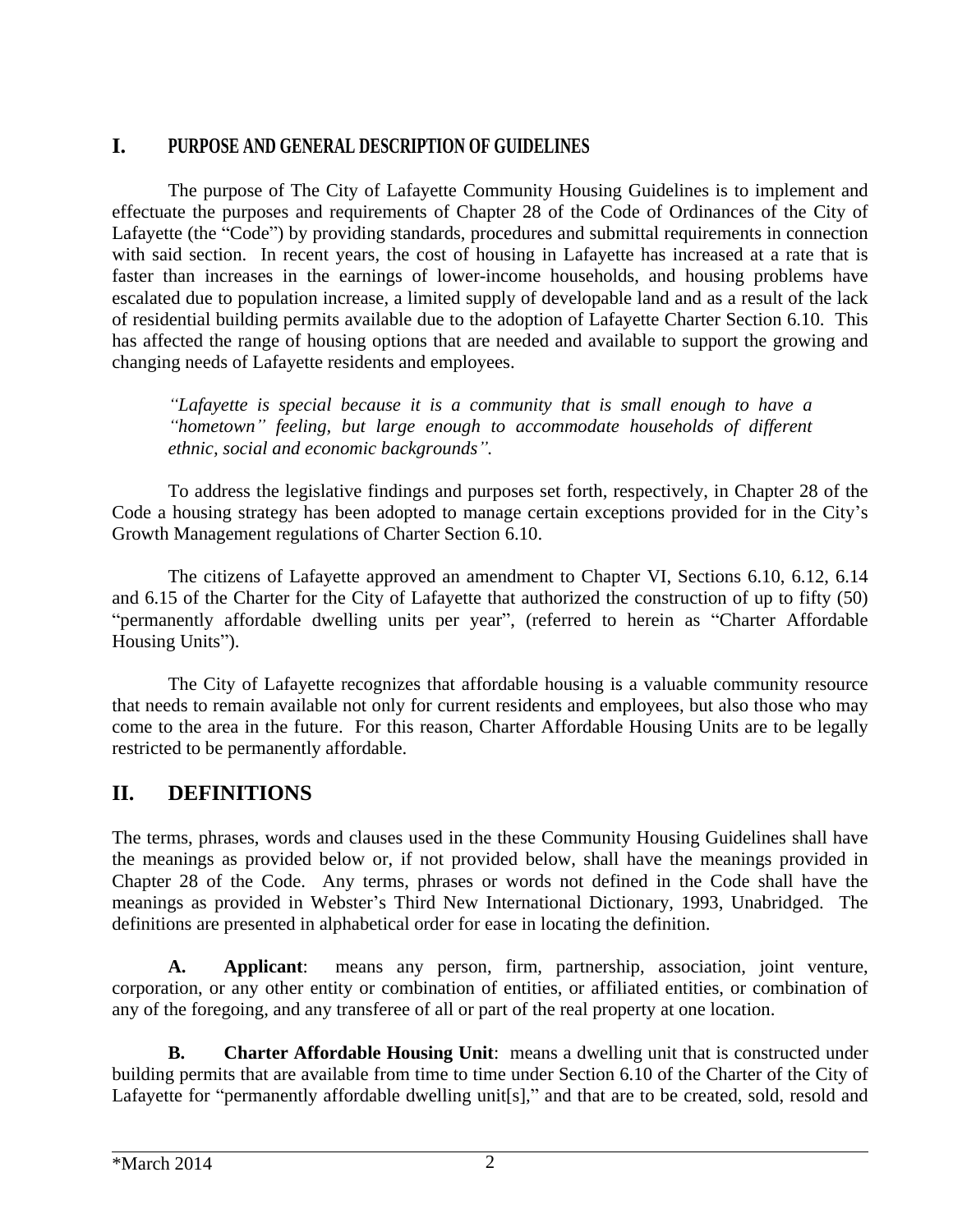rented only in accordance with the standards and under the procedures set forth in these Community Housing Guidelines, and which dwelling units are permanently deed restricted or encumbered in perpetuity by a real covenant or other legal restriction to ensure that the units shall be priced and sold , or rented, to be affordable at the time of the initial and each subsequent sale or rental to a household earning not more than eighty percent (80%) of the HUD Area Median Income, except that, at each sale after the initial sale, the units may be sold by the owner/occupant for a price that is lesser of (a) the initial sales price, plus three percent (3%) per annum simple interest on that sales price, and (b) the initial sales price, plus a percentage per annum of simple interest that is equal, on an annual basis, to the percentage increase in the Consumer Price Index for each year in which the determination is made.

**C. Community Housing Unit**: means a Permanently Affordable Housing Unit and/or a Charter Affordable Housing Unit.

**D. Consumer Price Index or CPI**: means the Consumer Price Index – U.S. City Average and Regions, Urban Wage Earners and Clerical Workers (CPI-W), All Items, as published from time to time by the Bureau of Labor Statistics of the United States Department of Labor.

**E. Eligible Household**: means a Household (i) that has complied with the procedures set forth in these Community Housing Guidelines for a determination of eligibility for purchase of a Permanently Affordable Housing Unit or a Charter Affordable Housing Unit and that has received a certificate of said eligibility pursuant to such procedures, and (ii) whose income and financial assets qualifies the Household to purchase a Permanently Affordable Housing Unit or a Charter Affordable Housing Unit according to the standards set forth in these Community Housing Guidelines.

**F. Household:** means one or more persons who intend to live together in the premises of a dwelling unit as a single housekeeping unit, but does not mean a group of four (4) or more persons unrelated by blood, adoption or marriage.

**G. HUD AMI or HUD Area Median Income**: means the median annual income for the Boulder/Longmont Primary Metropolitan Statistical Area, as adjusted for household size, that is calculated and published annually by the United States Department of Housing and Urban Development ("HUD").

**H. Numerical Eighty Percent (80%) Area Median Income**: means the number derived by multiplying 0.80 times the number that is the one-hundred percent (100%) of the Area Median Income, which Numerical Eighty Percent (80%) Area Median Income is anticipated to be a number that is higher than the eighty percent (80%) area median income published by HUD as a result of the fact that, for the Boulder/Longmont Primary Metropolitan Statistical Area, HUD's practice has been to adjust the eighty percent (80%) area median income number downward to reflect the fact that earnings within said statistical area are generally higher than earnings on a national basis.

**I. Permanently Affordable Housing Unit**: means a dwelling unit that was previously created by private developments prior to January 13, 2012, and constructed and sold to an initial owner pursuant to Section 28-5 of the Lafayette Code of Ordinances, as established and amended by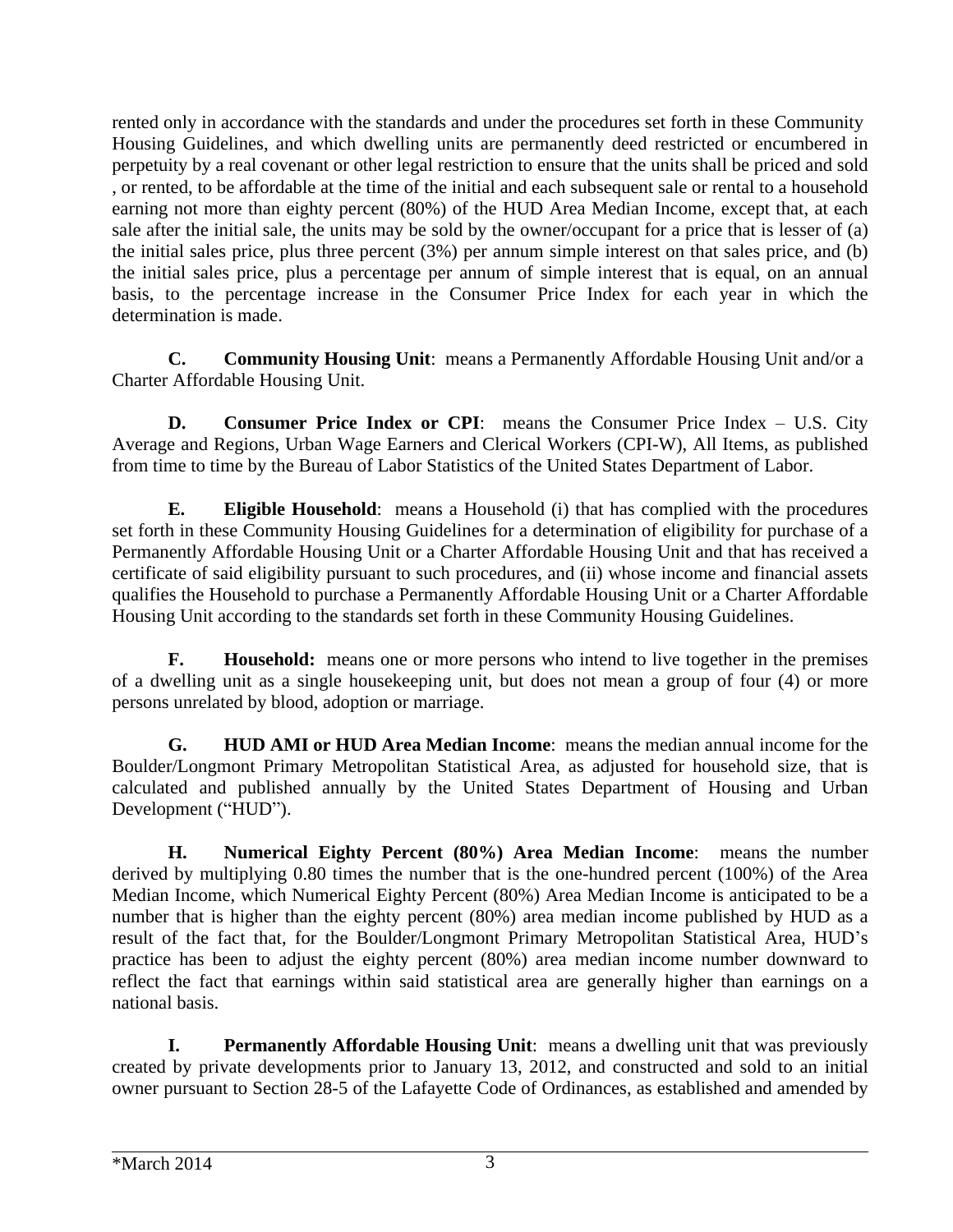Ordinances No. 14-2003; Ordinance No. 27-2004; Ordinance No. 10-2005; Ordinance No. 22-2006; and Ordinance No. 5-2010, and potentially resold in accordance with the standards and under the procedures set forth in these Community Housing Guidelines, and that is permanently deed restricted or encumbered in perpetuity by a real covenant or other legal restriction that ensures that the unit shall be sold, at the time of each subsequent sale, to a household earning not more than the numerical eighty percent (80%) area median income, provided, however, that at each sale after the initial sale of a permanently affordable housing unit, the unit may be sold for a price that is the lesser of (a) the purchase price paid by the then owner, plus three percent (3%) per annum simple interest on that price, and (b) the purchase price paid by the then owner, plus a percentage per annum of simple interest that is equal, on an annual basis, to the percentage increase in the CPI for each year in which the determination is made. Per Ordinance No. 47-2011, the foregoing notwithstanding, the owner of a Permanently Affordable unit may apply to the City for release of the permanently affordable deed restriction when it can be demonstrated that the owner has made a bona fide effort to market the Permanently Affordable unit, and an eligible household has not been found or referred to the owner by the Program Administrator. In determining whether there has been a bone fide effort to market the property, consideration shall be given to matters such as: whether the unit has been listed on the City's website; the unit has been listed with a licensed real estate broker or otherwise been listed locally on available "multiple listing service"; the frequency and means by which the unit has been advertised for sale through customary electronic and/or print media; the extent to which the unit has been posted with signage indicating that it is for sale; any other means by which the owner has publicized the availability of the unit for purchase; and, the number of open houses that have been held. The unit may, upon release of the covenant or restriction by the City, be sold and re-sold free of the deed restriction, real covenant or other legal restriction. The Director of the Community Development Department (the "Director") is authorized to review and approve requests for such releases, and to execute such documents that may be necessary to effectuate such releases under the following conditions:

- 1. The required marketing period before the deed restriction or covenant can be considered for release by the Director shall be a minimum of one hundred eighty (180) days.
- 2. The owner and the City shall share equally that portion of the "net proceeds" from the sale of the Permanently Affordable unit that result for a sales price that is greater than that originally allowed by the City's Affordable Housing program for Permanently Affordable dwelling units. The "net proceeds" of the sale shall be calculated based upon the gross proceeds minus realtor commission and/or other expenses incurred that are directly related to the cost of selling the unit. The payoff of any debts or obligations secured by the property shall not affect the calculation of "net proceeds" for the purpose determining the amount to be paid to the City. A recordable document shall be executed by the Owner to reflect the City's interest in the proceeds of the sale. All funds paid to the City as a result of this condition shall be used by the City to further affordable housing opportunities in Lafayette.

Any decision of the Director on an application for such a release may be appealed by the applicant to the City Council by providing a written notice of appeal to the City Clerk within 20 days of the decision of the Director. If a request for a release exceeds the authority of the Director as provided above, the Director shall refer the request to City Council.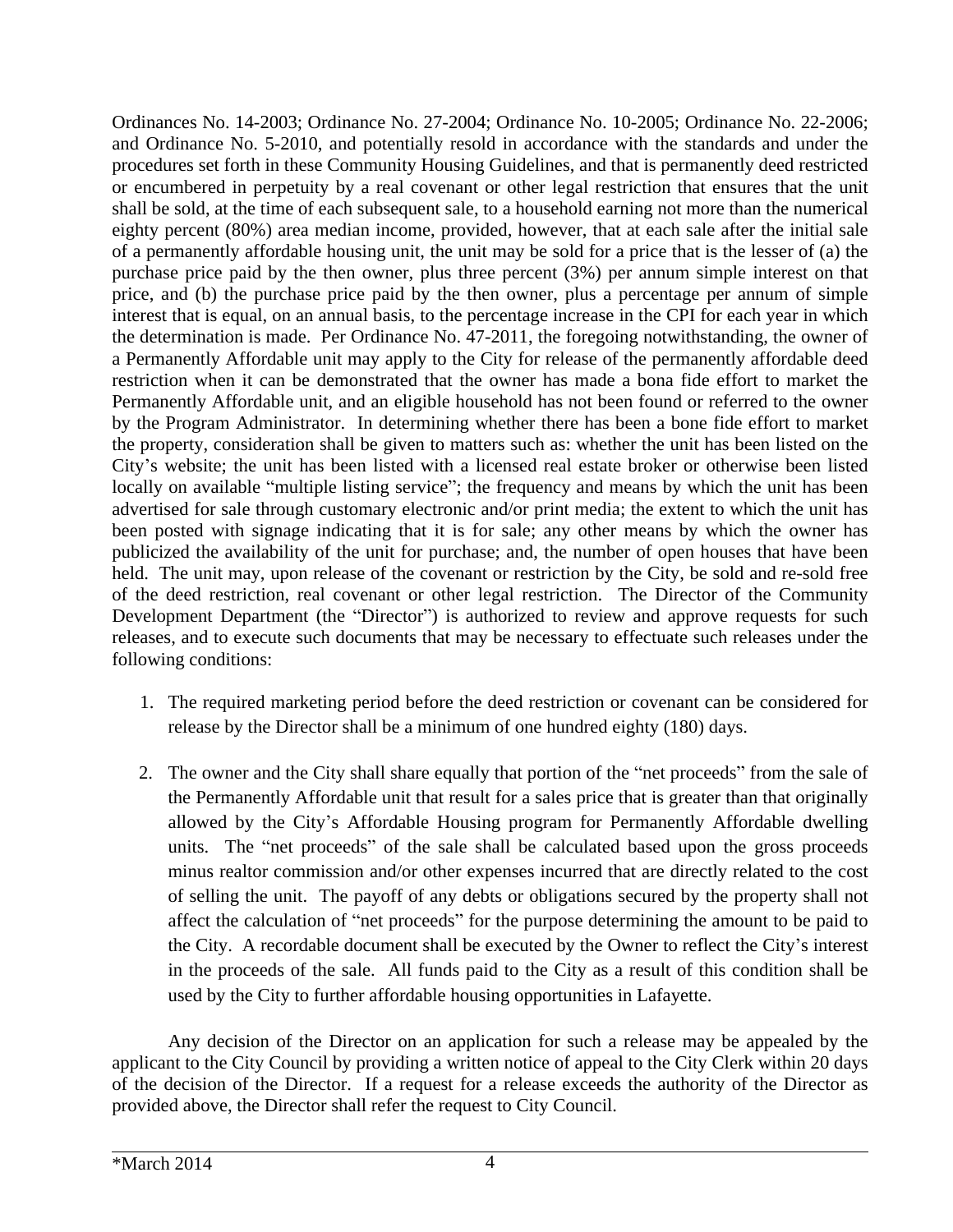**J. Program Administrator**: Means the Administrator of the City of Lafayette or his designee.

# **III. PROGRAM REQUIREMENTS FOR ELIGIBLE HOUSEHOLDS**

### **A. Eligibility**

In order to be eligible to purchase a Community Housing Unit under this program, an interested Household must meet the income limitations set forth herein at the time a unit is purchased. An interested Household must also agree to record a deed restriction, covenant or other legally binding document that identifies the method for calculating future sales prices of the unit if such document does not already encumber the unit at the time of purchase. At least one member of an interested Household must attend and complete a city-approved homebuyer training course.

Prospective buyers are to notify the Program Administrator, at the time they have entered into an agreement to purchase a Community Housing Unit, of the address of the unit and sales price.

Eligibility for the purchase of Community Housing Units will be made without regard to race, color, creed, religion, gender, handicap, national origin, familial status or marital status.

### **B. Preference for Charter Affordable Housing Units**

The intent of the Community Housing Program is to provide housing opportunities for households that live and/or work in Lafayette. Preferences for the purchase of a Charter Affordable Housing Unit will be given to Eligible Households that meet at least one of following:

- Where at least one person of a Household is a full-time employee working in Lafayette or for a business with its principal office located in Lafayette. For purposes of this section a "full-time employee" is an employee who is employed for a minimum of 1,000 hours worked per calendar year, and who averages at least 25 hours of work per week, during ten (10) months of each year, or 22 hours of work per week, during eleven (11) months of each year and who intends to reside in the Charter Affordable Housing Unit a minimum of nine (9) months out of each year; and/or
- Where at least one person of a Household has been a resident of Lafayette for one year prior to applying to purchase a Charter Affordable Unit;
- Where at least one person of a household is a retired person who has been a fulltime resident in Lafayette for a minimum of one year, or a disabled person who has been a full-time employee or resident in Lafayette a minimum of one year; and/or
- Where at least one person of a Household is a graduate of a high school located within the City of Lafayette.

An Eligible Household that is provided a preference under this section will hold such a preference with regard to a given Charter Affordable Unit during the first 30 days that such Charter Affordable Unit is available for sale. In order to receive a preference, the Eligible Household must apply to the Program Administrator to receive a certification that the Household holds a preference for the purchase of a Charter Affordable Unit. To verify that a Household satisfies these requirements, any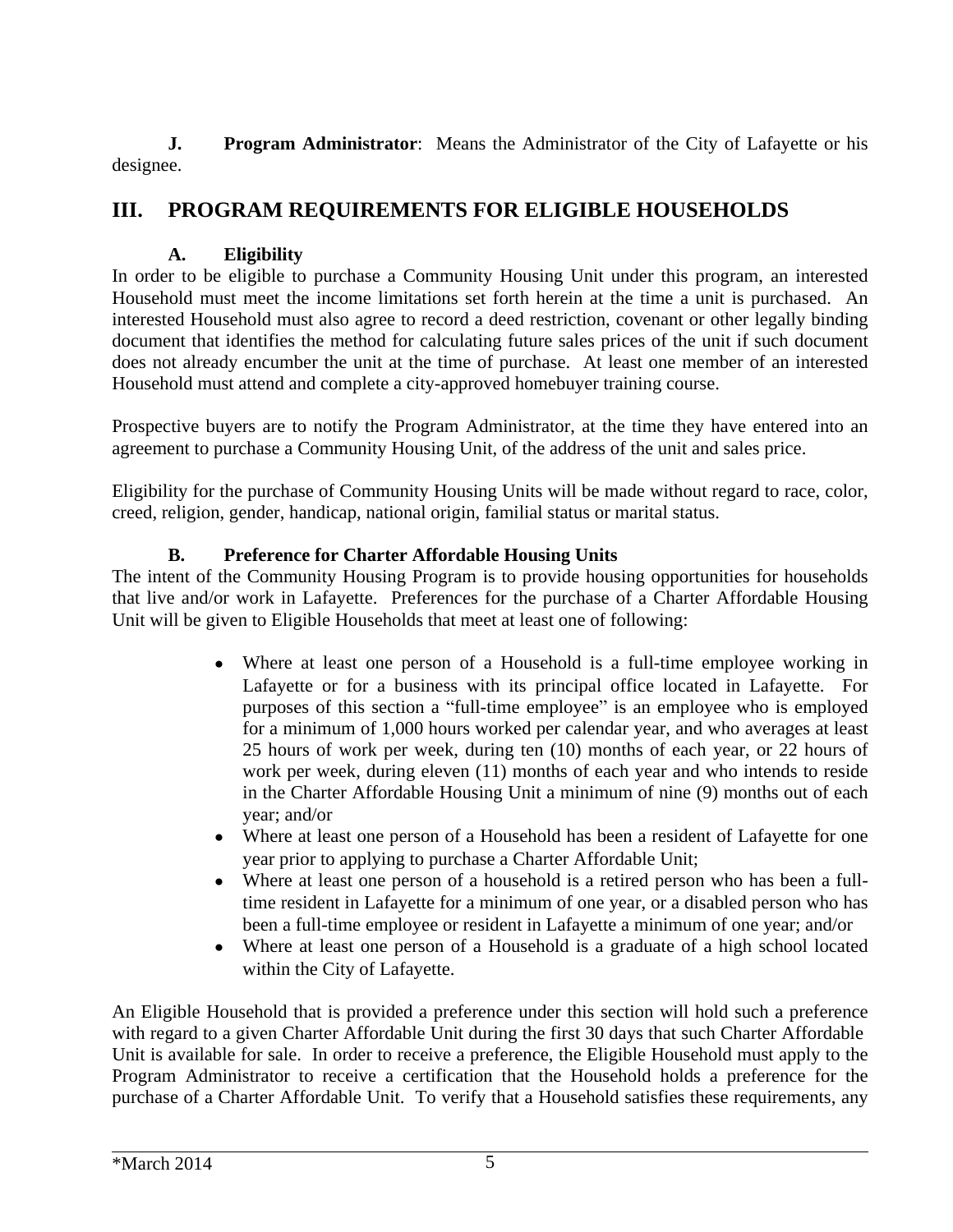of the following information may be required:

- Copies of pay check stubs for the previous three months of a member of the Household applying for the preference;
- A letter from an employer indicating that a member of the Household is employed in Lafayette;
- A copy of utility statement or lease indicating the name and address of the person who is a member of the Household applying to purchase the unit;
- Copy of a pre-approval letter from a lender of their choice indicating place of employment and/or residence of the member of the Household applying for the preference; and/or
- Proof of graduation from a high school within the City of Lafayette.

Upon submission of all required information and after a determination as to whether an Eligible Household is eligible for a preference, the Program Administrator will provide the Eligible Household with a letter stating that it holds a preference for the purchase of a Charter Affordable Unit. This letter will be effective for six months from the date it was written and may be used whenever the person wants to purchase a Charter Affordable Unit that is available for sale under this program. The developer of a Charter Affordable Unit must allow 30 days from the time premarketing efforts begin to give a purchasing priority to an Eligible Household holding a preference.

### **C. Lottery**

A lottery will *not* be held for Community Housing Units unless, at the discretion of the Program Administrator, it is determined that a lottery is in the best interests of the City and those Households seeking to purchase a Community Housing Unit, and then only for a Charter Affordable housing unit. A decision as to whether or not a lottery will be held will be made at least 30 days prior to the date the developer proposes that units will be available for purchase. It is the intent of the City of Lafayette to conduct a simplified lottery process and there will not be any weighting of lottery applicants for the time worked/resided in the area. If it is determined that a lottery will be held, the Program Administrator will take the following steps to notify the public of the availability and status of Charter Affordable Housing Units:

The program administrator will advertise the lottery at least 30 days prior to the date that the lottery will be held. Sources of information about prospective lotteries will include, but not be limited to a local newspaper and the web site established for this purpose. Information may include:

- 1. A description of the unit(s) that is available for purchase that contains information about the unit type, square footage, bedroom configuration and address of the properties.
- 2. A description of the maximum income a household may have in order to qualify to purchase the advertised units. For example, some units may be priced as affordable to households earning 60% of the HUD Area Median Income and others may be priced as affordable to households earning 80% of the HUD Area Median Income.
- 3. Notification of where more detailed information can be obtained concerning the application process for units to be sold under the lottery.
- 4. Date, time and location of lottery.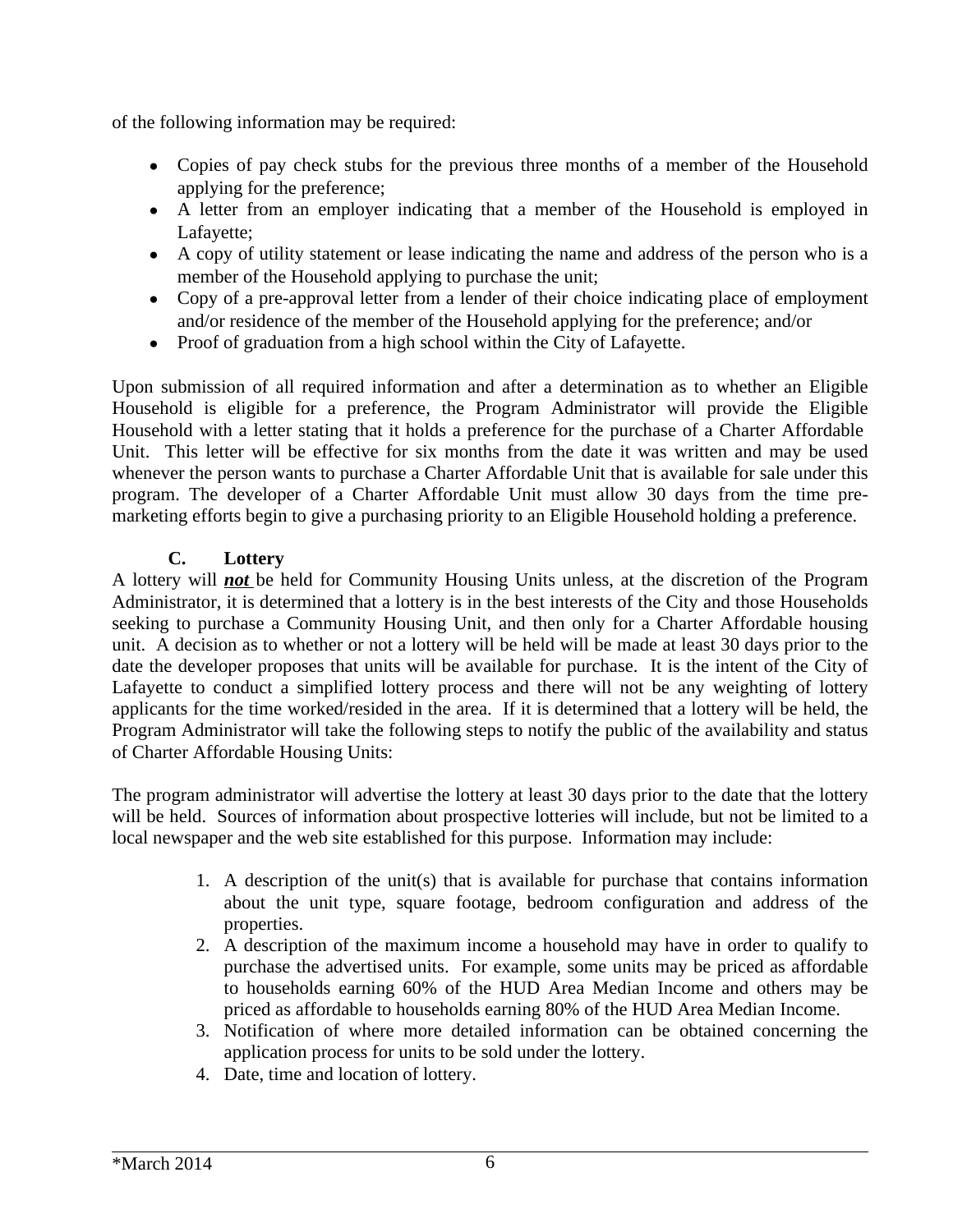5. Results of the lottery will also be published. The results will include the number and types of units, the number of participants in the lottery and the name of the Household(s) that purchased a home.

Households who are interested in purchasing a unit must have a completed letter certifying that they are eligible to purchase a unit. It is the responsibility of the Household to notify the Program Administrator at least seven working days prior to the date of the lottery that they would like to enter into the lottery. This may be done by notifying the Program Administrator by phone, in writing or by internet (if available). Any such notification shall include the Household's name, address and telephone number where it can be reached. The Household must indicate which Charter Affordable unit(s) it is interested in purchasing by providing the address of such unit(s). Upon notification of a Household's interest, the Program Administrator shall provide the Household with a lottery confirmation number.

Households with incomes below the maximum range established for a specific unit may ask to be placed into the lottery for that unit if they are able to qualify for a mortgage that would support purchasing such unit; however, Households with incomes that exceed the maximum range for a specific unit may not ask to be placed in the lottery for that unit. For example, a Household earning 60% of the HUD AMI may ask to be placed in the lottery for a unit priced for a household earning 80% of the HUD AMI, if they have a letter indicating that they could qualify for a higher mortgage and have sufficient funds available for a down payment. A Household earning 80% of the HUD AMI may not, however, ask to be placed in the lottery for a unit priced for a Household earning 60% of the HUD AMI.

### **D. Application, Certification and Purchasing**

A Household seeking to purchase a Community Housing Unit must apply to the Program Administrator to receive a certification that it is eligible to purchase such a unit. To verify that a Household satisfies these requirements, at least the following information will be required, in addition to a completed application form that requests information needed to verify the Household meets the program requirements.

- Copies of federal and state income tax returns of each member of the Household for the previous two years;
- W-2 Forms and verification of employment or an offer of employment of each member of the Household;
- Copies of pay check stubs for the previous three months for all wage earners within the Household;
- A current statement as to the value of each asset, except assets in bona fide retirement plans, held by each member of the Household indicating the current value of the asset, the interest rate or annual dividend or other amount earned annually on the asset, including but not limited to a bank verification of all accounts held in a bank; and,
- Copy of a pre-approval letter from a lender of the Household's choice demonstrating that it is financially able to purchase the unit or financial documentation that they can purchase the unit without the aid of a lender.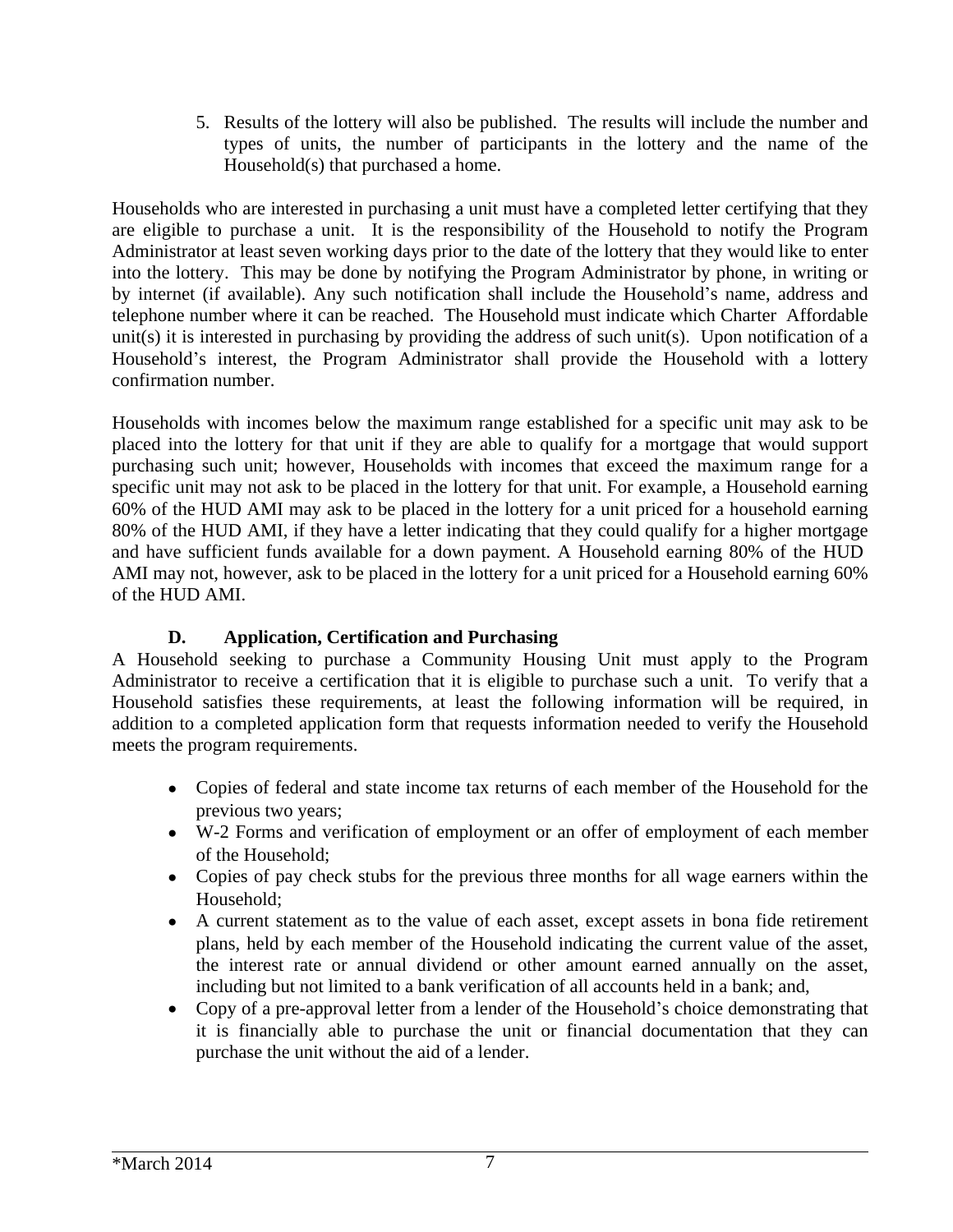Upon submission of all completed information, the Program Administrator shall provide the Household with a letter stating whether it is eligible to purchase a Permanently Affordable Housing Unit or a Charter Affordable Housing Unit. The purpose of this letter is to assure the developer/realtor/seller that the Household has been pre-qualified for the purchase of such a unit. It is the responsibility of the Household to locate and enter into a contract to purchase a Permanently Affordable Housing Unit or a Charter Affordable Housing Unit. The Program Administrator will maintain a list of Eligible Households that includes the income category in which they were deemed to be eligible. Households entering into a contract to purchase a Community Housing Unit must be income eligible at the time the contract to purchase is signed. Prior to finalizing the purchase of a Community Housing Unit, a prospective Household shall be required to submit an updated income certification form, with the required attachments indicated above, in order to verify that the prospective Household's income qualifies it to purchase a Community Housing Unit. All required documentation submitted to verify a Household's income shall be kept confidential and is not subject to public disclosure.

Upon closing, the Program Administrator shall ensure that the required covenant, deed restriction or other legal restriction shall be or has been recorded with the Boulder County Clerk and Recorder's Office.

#### **E. Income Guidelines**

A Household seeking to purchase a Community Housing Unit shall submit a completed application form with the documents indicated above at least 30 days prior to the purchase of a Permanently Affordable Housing Unit or Charter Affordable Housing Unit. Permanently Affordable Housing Units that are provided through this program will be priced to be affordable to Households whose incomes are at or below the Numerical Eighty Percent (80%) Area Median Income. Charter Affordable Housing Units that are provided through this program will be priced to be affordable to Households whose incomes are at or below eighty percent (80%) of the HUD Area Median Income.

For all Community Housing Units, the maximum qualifying income levels have been established and set forth in the chart below based upon the Area Median Income as published by HUD for Boulder County, with adjustments for household size and as described in the definitions section of these Community Housing Guidelines. The Program Administrator, upon publication of any new Area Median Incomes, will adjust these levels.

|           | <b>Maximum Incomes and Category</b> |                                     |
|-----------|-------------------------------------|-------------------------------------|
|           | <b>Charter Affordable Units</b>     | <b>Permanently Affordable Units</b> |
| Area      |                                     |                                     |
| Median    | <b>HUD 80%</b>                      | Numerical 80%                       |
| Income    | AMI                                 | AMI                                 |
| 1 Person  |                                     |                                     |
| Household | \$44,750                            | \$53,840                            |
| 2 Person  |                                     |                                     |
| Household | \$51,150                            | \$61,520                            |
| 3 Person  |                                     |                                     |
| Household | \$57,550                            | \$69,200                            |

The maximum gross Household income is set forth in the following table.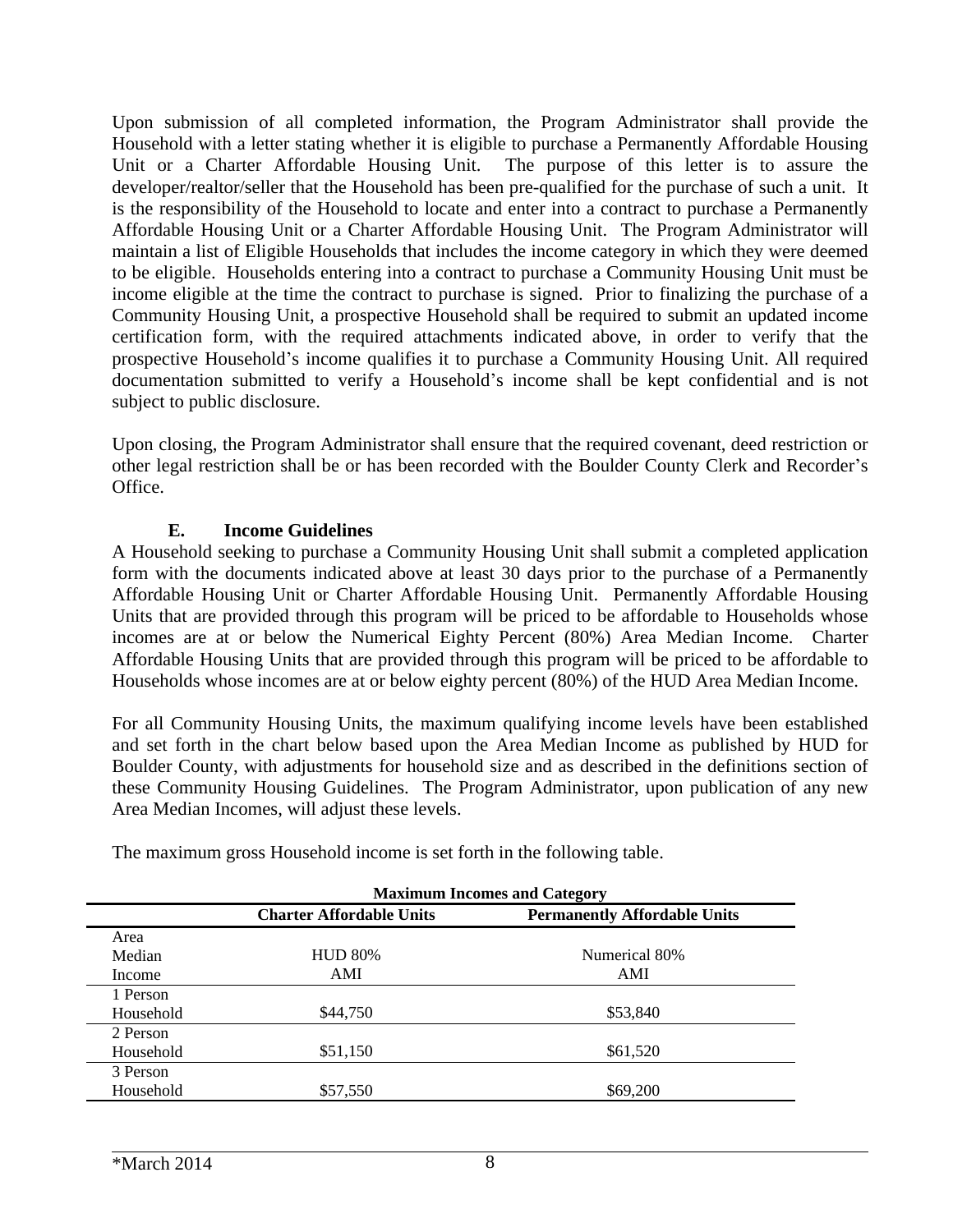| maxa<br>.   |                             |                  |
|-------------|-----------------------------|------------------|
| persons     | nnr<br>.nn<br>w             | 000c<br>ጡ<br>. . |
| <b>FIRE</b> | $\sim$ $\sim$ $\sim$ $\sim$ |                  |

The above data is based on 2014 data.

#### **F. Co-ownership and Co-Signing**

Any co-ownership interest in a Community Housing Unit, other than joint tenancy or tenancy in common, must be approved by the Program Administrator. Co-signers may be approved for ownership of such units, but shall not occupy the unit unless qualified under this program as part of the Eligible Household. In other words, a Household may use a co-signer, but the co-signer must not also live in the unit unless he or she qualifies under these guidelines as part of the Household. For example, a single-person may have a sibling co-sign a loan. The sibling may only live in the unit if they are qualified under the program as part of the Household to which the income and asset limitations apply.

Purchasers of a Community Housing Unit who desire to purchase such a unit and use a co-signer must earn at least 75% of the income needed to qualify for the purchase of the unit with the lender of their choice.

#### **G. Occupancy**

The Household purchasing a Community Housing Unit must occupy the unit as his or her primary residence during his or her ownership of such unit and shall agree and record a deed restriction, covenant or other legal encumbrance to that effect if such an encumbrance does not exist at the time of the purchase of such a unit. The owner shall be deemed to have ceased to use the unit as his or her primary residence by residing in the unit for fewer than nine (9) months out of any twelve (12) months.

#### **H. Leave of Absence**

If an owner of a Community Housing Unit must leave Lafayette for a limited period of time and desires to rent such unit during his or her absence, a leave of absence may be granted by the Program Administrator for up to two years. The owner must submit a request to rent the unit at least 30 days prior to when the owner plans to leave the area. The request shall include the reason(s) for the leave of absence, expected duration and the intent of the owner to rent the unit. The rent that may be charged by such an owner during a leave of absence shall not exceed the owner's monthly mortgage, plus homeowner's association dues, plus utilities remaining in the owner's name, plus taxes and insurance not included in the monthly mortgage amount and land lease costs, if any. An additional \$ 25 per month may be included. The owner may impose a security deposit and damage deposit at the time a lease is executed; however, the combination of security deposit and damage deposit may not exceed 1.5 times the monthly rent. The owner shall rent such unit to a Household that meets the eligibility and income provisions that are required to be an Eligible Household with respect to the type of unit in question. The Household to be the tenant must be qualified as an Eligible Household pursuant to the provisions of these Community Housing Guidelines and shall agree to abide by the homeowner's association covenants, and rules and regulations for the unit, if any. Both the owner and tenant must sign a statement indicating that any such covenants have been provided to the tenant for his/her review. In addition, a copy of the lease agreement executed between the owner and tenant shall be provided to the Program Administrator.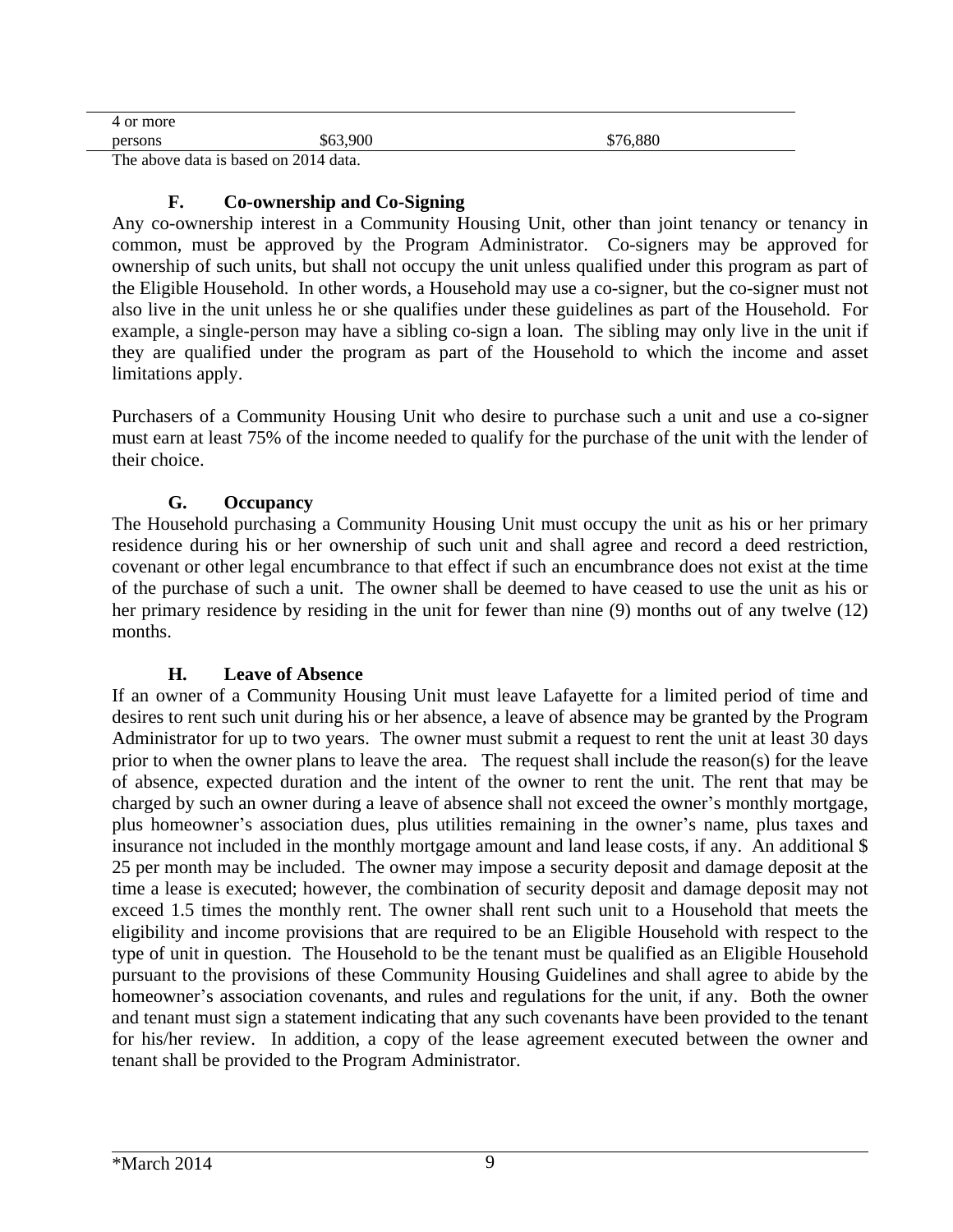With the landlord's permission, a lessee of a Community Housing Unit may use the same process as described above to sub-lease a rental unit.

### **I. Deed Restriction/Resale Covenant**

In order to assure that there is an on-going supply of housing that is affordable in Lafayette, all Community Housing Units will be subject to a deed restriction or covenant. Generally, the restriction will dictate any requirements that must be met for the sale and resale of a Community Housing Unit and require the unit to be owner-occupied, or in the case of program rental units, be occupied by an eligible household. Such agreement must be executed concurrently with the closing of the initial and each subsequent sale of the unit and will be recorded, or in the case of Charter Affordable Units that are to be rented, such agreement must be executed and recorded prior to the unit being occupied. The restriction will describe the occupancy requirement and any procedures for the sale or rental of the unit. The restriction will be recorded in the property records of the Boulder County Clerk and Recorder's Office. The purchaser(s) of a Community Housing Unit must sign an agreement acknowledging the purchaser's(s') agreement to be bound by the recorded restriction. Each lessee shall sign an agreement acknowledging the rental restrictions. Such agreement and the restriction will be placed in perpetuity and shall authorize, among other things, the title company conducting the closing to collect and deliver to the City and/or the Program Administrator, respectively, any and all fees due to the City and/or the Program Administrator, respectively, in connection with the affordable unit.

Community Housing Units will carry a deed restriction, real covenant or other form of recorded legal restriction that limits the future sales price or rental rates of all such units. The restriction will allow for a limited amount of appreciation in the value of the unit for the purposes of resale. The sales restriction will allow for the resale of the unit at a price that is lesser of (a) the initial sales price, plus three percent (3%) per annum simple interest on that sales price, or (b) the initial sales price, plus a percentage per annum of simple interest that is equal, on an annual basis, to the percentage increase in the CPI for each year in which the determination is made.

The Program Administrator may authorize an increase to the maximum resale price of a Community Housing Unit above the price defined in the deed restriction or covenant if either or both of the following are demonstrated by the owner:

- If the owner has expanded interior living space, the Program Administrator may add 65% of the actual cost, plus appreciation as calculated above, from the time of the final inspection, if applicable.
- If the owner has invested in capital improvements that were found by the Program Administrator to be "qualified capital improvements" in accordance with the policy for capital improvements kept with the Program Administrator as may be amended from time to time, then the Program Administrator may add 65% of the actual cost, plus appreciation as calculated above, from the time of completion.

Increases in resale pricing allowed for capital improvement investments, above the appreciation allowed under the program, is limited to 10% of the purchase price.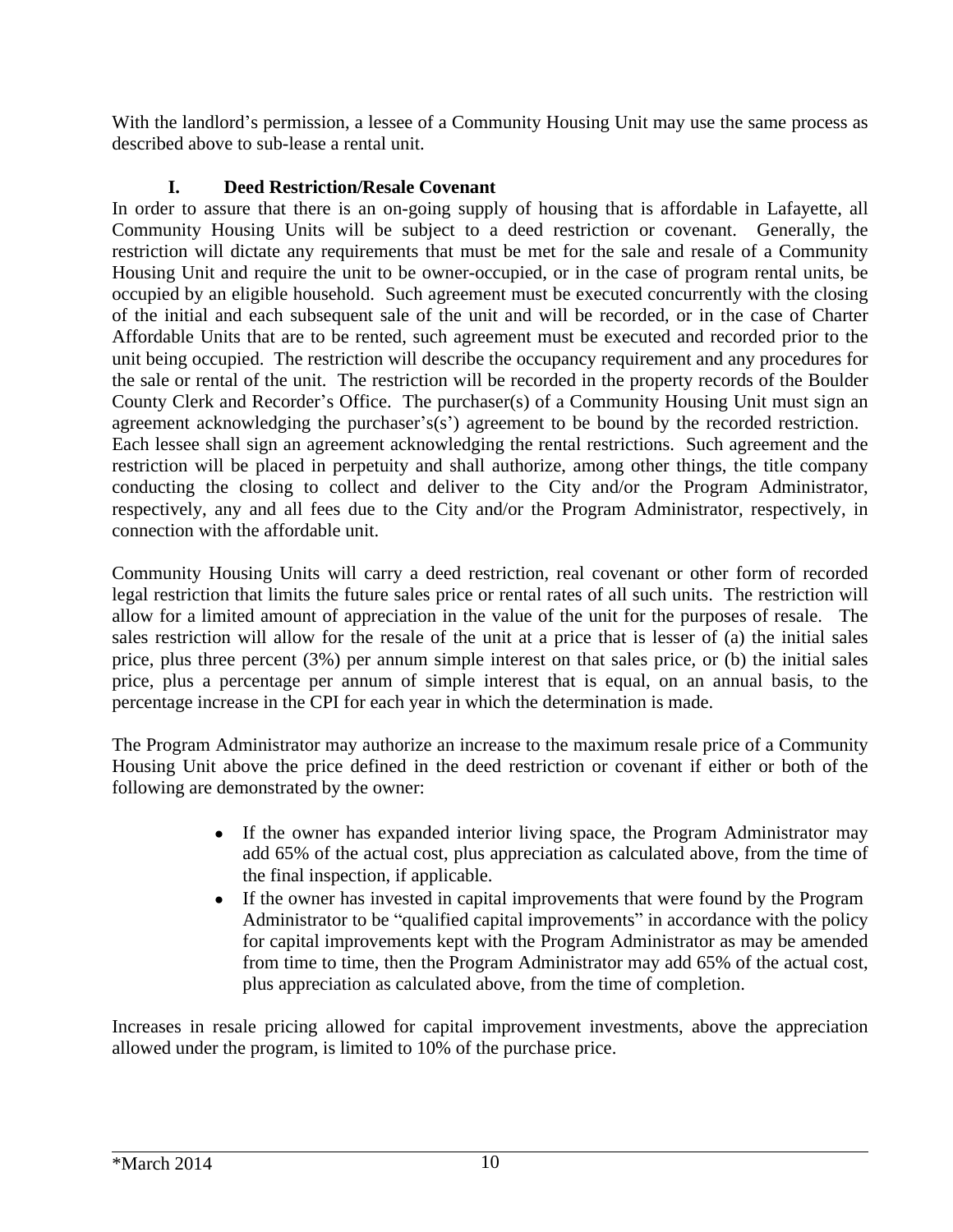Future buyers will be bound by the terms of the recorded restriction, where applicable. Only the City of Lafayette may modify the form of the restriction, see additional information in Section IV.E. The Program Administrator shall supply the form of the recorded restriction, which shall be approved as to form by the Lafayette City Attorney.

### **J. Re-Sale of Community Housing Units**

An owner of a Community Housing Unit who intends to sell their home shall contact the Program Administrator to review the recorded restriction encumbering the unit to determine the maximum sales price permitted and other applicable provisions concerning the sale. Unless otherwise provided in the recorded restriction, the unit must be listed as being for sale with the Program Administrator. If the Program Administrator engages in any activity that, by law, is required to be conducted by a licensed professional, the Program Administrator shall engage a licensed professional to conduct such activity.

The Program Administrator will oversee the sale in accordance with these Community Housing Guidelines. In no event will the recorded restriction be released except in compliance with Ordinance No. 47-2011, as adopted by City Council on January 3, 2012 for Permanently Affordable Units only. Any termination of the listing may require the owner to pay advertising and administrative costs up to a maximum charge of the fee paid at the time the unit was listed.

These procedures are intended to assure that all purchasers and all sellers will comply with the terms and conditions of these Community Housing Guidelines and Chapter 28 of the Code. Questions will be answered and help will be provided equally to any potential purchasers or sellers in accordance with these Community Housing Guidelines.

The Program Administrator will be acting on behalf of the City of Lafayette. It should be clearly understood by and between all parties to a sales transaction that the Program Administrator is not acting as a licensed broker to the transaction, but as representative of the City and its interests. The role of the Program Administrator is to assist both parties to consummate a sale in accordance with these Community Housing Guidelines and Chapter 28 of the Code.

All purchasers and sellers have a right to engage licensed professionals or any other agent of their choosing and are hereby advised to consult legal counsel regarding examinations of the title to the unit being sold and of all of the contracts, agreements, and other documents related to the sale. The retention of counsel, licensed real estate brokers, or such related services, shall be at the purchasers or seller's own expense. The fees paid to the Program Administrator are to be paid regardless of any actions or services that the purchaser or seller may undertake or acquire on their own.

If a Permanently Affordable Housing Unit or Charter Affordable Housing Unit is listed for sale and the owner must relocate to another area prior to completing the sale, the unit may, upon approval of the Program Administrator, be rented to a qualified individual for a maximum period of two years, at the owner's cost, under the procedures and pursuant to the terms described above in the section titled *"*Leave of Absence". A written request must be sent to the Program Administrator seeking permission to rent the unit until sold. A minimum six-month written lease must be provided to the tenant with a sixty-day move out clause upon notification that the unit is sold. All tenants must be qualified as described above in the section titled *"*Leave of Absence". In addition, the lease must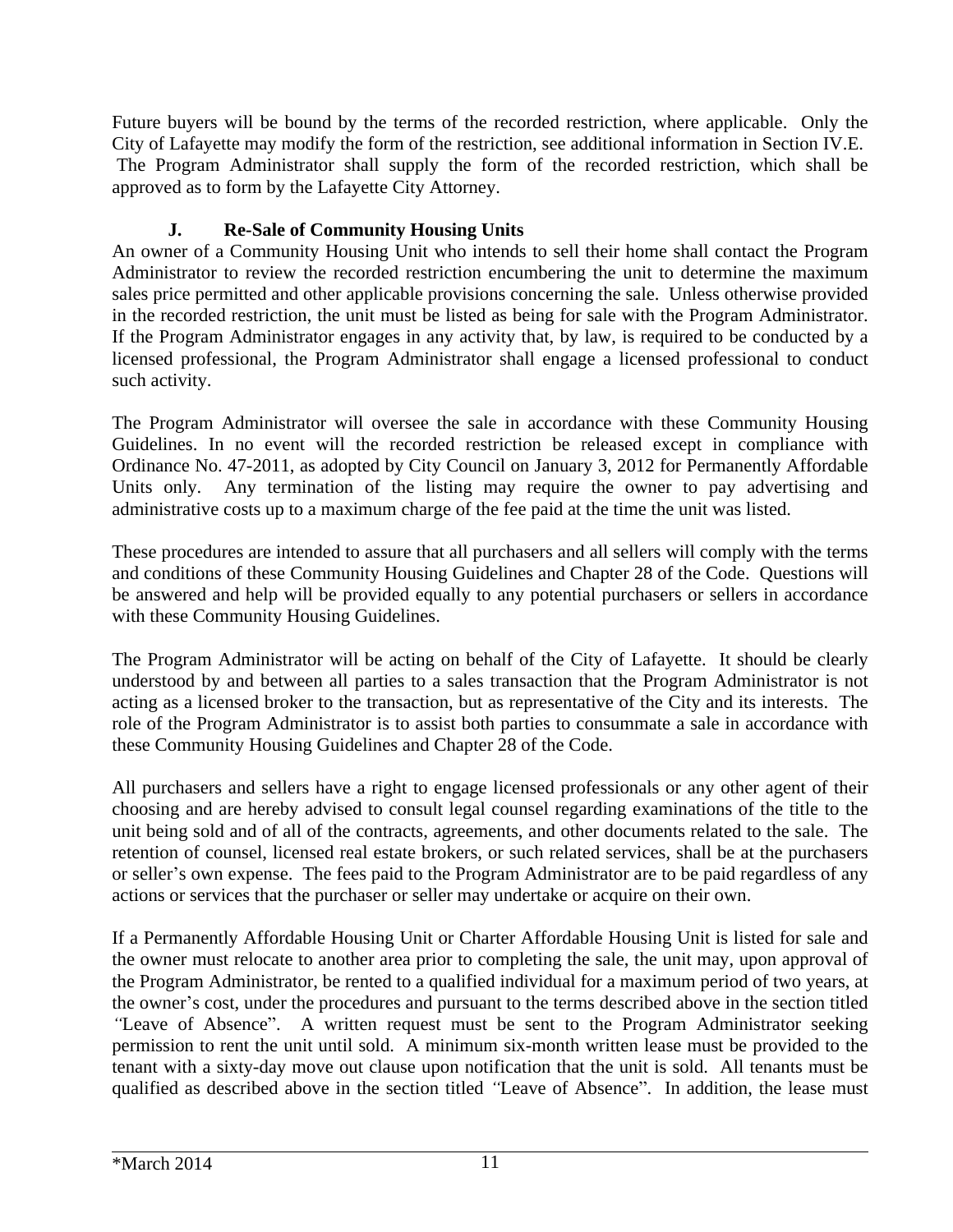stipulate that the Permanently Affordable Community Housing Unit or Charter Affordable Housing Unit is listed for sale and that the tenant will be required to allow for showings of the property, with reasonable notice. The lease must also stipulate that the agreement may be terminated after six months, with sixty days notice, due to the sale of the property.

### **K. Sales and Other Fees**

Unless otherwise set forth in the recorded restriction encumbering the Community Housing Unit, at the closing of each sale of a Community Housing Unit, the seller will pay the Program Administrator a fee in an amount set by resolution of the city council. The fee will apply each time a Community Housing Unit is sold. Instructions may be provided to the title company to pay such fees out of funds held for the seller at closing.

Unless otherwise specified in the recorded restriction encumbering the Community Housing Unit, the seller of such a unit will pay fifty percent (50%) of the fee to the Program Administrator at the time of the listing, which will be applied to the total fee that is required to be paid at closing. This portion of the fee will be used to cover costs incurred by the Program Administrator in advertising the home for sale, qualifying potential buyers and related administrative expenses. In the event that the sale does not proceed for any reason after the listing has occurred, this portion of the fee will not be returned to the seller.

# **IV. DEVELOPMENT OF CHARTER AFFORDABLE HOUSING UNITS**

# **A. Community Housing Plan**

An Applicant for a development proposed to contain Charter Affordable units must demonstrate compliance, or his/her plan for compliance, with the requirements of Article II of Chapter 28 of the Code and these Community Housing Guidelines by submission of a community housing plan (the "Community Housing Plan"), the terms of which plan will become a condition of final approval of the development. Prior to submitting a formal application, the Applicant shall confer with the Director of Community Development or the director's representative in order to familiarize the applicant with the requirements of Chapter 28 of the Code and these Community Housing Guidelines.

An Applicant shall submit a proposed Community Housing Plan for meeting the requirements of Chapter 28 of the Code and these Community Housing Guidelines along with the sketch plan and preliminary plan submittal for a subdivision or planned unit development to which Chapter 28 of the Code applies. A one-time Community Housing Plan review fee will be imposed at the time the Community Housing Plan is submitted for review. The fee shall be in an amount set by resolution of City Council. The purpose of submitting the information at the sketch plan stage is to identify any major problems that must be resolved and to assess the overall approach for meeting the requirements of Chapter 28 of the Code and the Community Housing Guidelines. The preliminary Community Housing Plan shall provide an overall description of the proposed development, including the mix of detached and attached housing for the development. This information will include the number of units, unit type(s), proposed bedroom configurations, location(s) within the proposed development, square footage and lot size and the timing of construction of the Charter Affordable Housing Units relative to any market rate units within the development. The preliminary Community Housing Plan must include the proposed sales price(s) for the Charter Affordable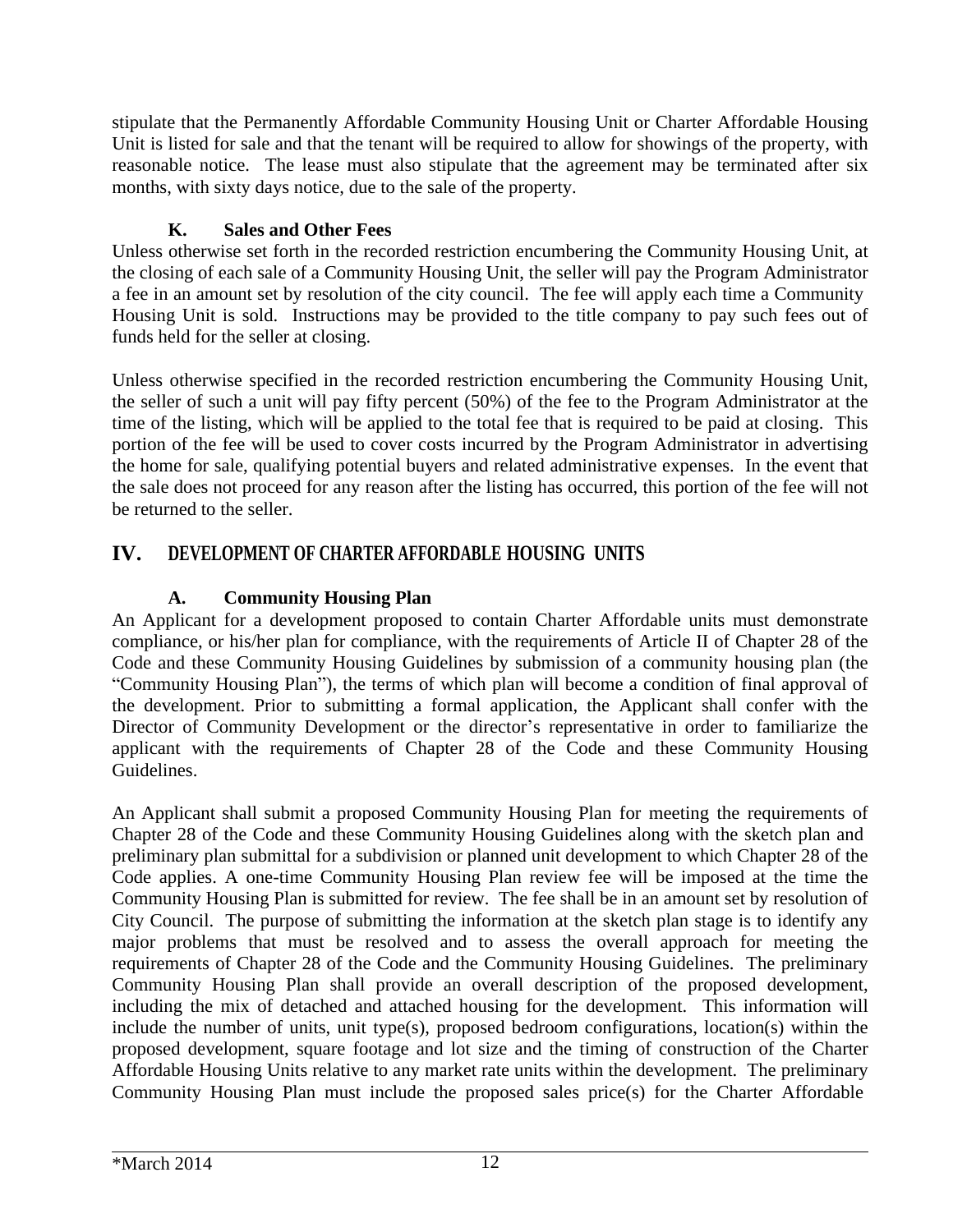Housing Units.

A Community Housing Plan shall provide for diversity in unit types, square footages and numbers of bedrooms that is substantially similar to the diversity of such items that is proposed for construction of any market rate units within the development.

The City of Lafayette Director of Community Development or his/her designee will review the proposed Community Housing Plan and advise the Applicant as to the degree to which the plan meets the requirements of Chapter 28 of the Code, and these Community Housing Guidelines and will advise the Planning Commission of the same.

In order to receive final approval for a subdivision or planned unit development that is proposed to contain Charter Affordable Housing Units, an Applicant must also receive final approval of a Community Housing Plan. The final Community Housing Plan shall be submitted to and approved by the City Council of City of Lafayette prior to, or concurrently with, the application for the final approval of the subdivision or planned unit development and, if approved, shall be made a condition of approval of the subdivision or planned unit development. At a minimum, the final Community Housing Plan must include the following information:

- 1. The total number of proposed attached residential units, and the number of bedrooms, square footage and proposed location of each unit within the subdivision or planned unit development. The plan shall provide a separate description for market rate units and Charter Affordable Housing Units in a format that allows for easy comparison of the proposed product type(s)*;*
- 2. The total number of proposed detached residential units, and the number of bedrooms, square footage and proposed location of each unit, within the subdivision or planned unit development. The plan shall provide a separate description for market rate units Charter Affordable Housing Units in a format that allows for easy comparison of the proposed product type(s*)*;
- 3. The average size of finished square footage, excluding garages and unfinished basements, of the proposed Charter Affordable Housing Units and the average size of finished square footage, excluding garages and unfinished basements, of all other residential units within the subdivision or planned unit development;
- 4. The average lot size of proposed Charter Affordable Housing Units and average lot size of all other residential units within the subdivision or planned unit development.
- 5. The construction schedule under which the Charter Affordable Housing Units will be built and its relation to the construction schedule for all other market rate housing units within the subdivision or planned unit development;
- 6. A plan for marketing to Households that may be eligible for purchase of the Charter Affordable Housing Units;
- 7. The sales price at which each of the Charter Affordable Housing Units will be marketed, with the understanding that the maximum sales price that is permitted under the thencurrent version of the Community Housing Guidelines (with a notation to the effect that, depending on the time of sale of said units, the actual initial sale price permitted by the Community Housing Guidelines may vary) will not be exceeded; and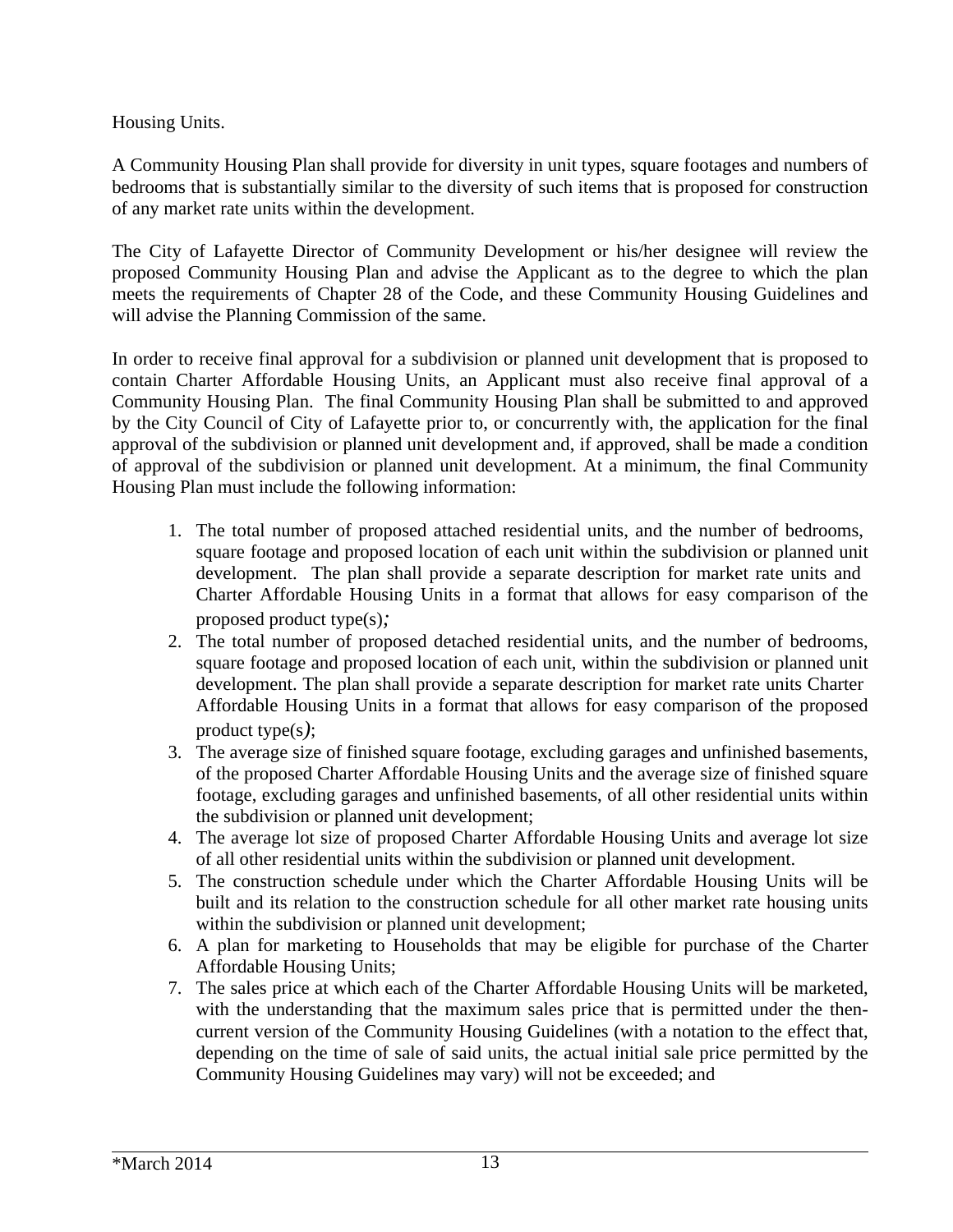8. A plan that shows that the Charter Affordable Housing Units will be substantially similar to other dwelling units in the project in terms of architectural detail, quality of materials and finish and general appearance and that such affordable units will have such amenities, including but not limited to dishwashers, garbage disposals, air conditioning and energy efficient windows, as are provided as standard features in the other dwelling units in the project.

The City of Lafayette shall certify its approval, approval with conditions or denial of the final Community Housing Plan. Such approval, approval with conditions or denial shall be based on compliance with the then-current Chapter 28 of the Code and the Community Housing Guidelines effective at the time of final plan approval. However, in all cases, initial sales prices are established in accordance with the section below entitled "Sales Prices".

An approved Community Housing Plan will become part of, and enforceable under, the development agreement executed by the City of Lafayette for any approved project.

Major amendments to the Community Housing Plan shall require preliminary approval by the Planning Commission and final approval by the City Council. Minor amendments, such as the relocation of a Charter Affordable Housing Unit within the subdivision based on a consumer preference, may be approved by the Program Administrator. The Program Administrator shall have the authority to determine if a proposed amendment is a major or minor amendment.

#### **B. Home Owners Associations**

Any documents creating a condominium or home owners association shall state that Charter Affordable Housing Units shall only be assessed monthly dues and other shared assessments based on whichever of the following two formulas results in the lower cost for the Community Housing Units:

1. The average square footage of all of the Charter Affordable Housing Units relative to the average square footage of all other residential units in the development. For example, if the average square footage of all of the Charter Affordable Housing Units is 60% of the average square footage of all other residential units in the development, then the homeowner's association dues and other shared assessments of the affordable units would be 60% of the amount charged, on average, for all other residential units in the development.

|                            | <b>Example – Computation</b><br><b>Based on Square Footage</b> |                                                             |
|----------------------------|----------------------------------------------------------------|-------------------------------------------------------------|
|                            | <b>All Other</b><br><b>Residential Units</b><br>in Subdivision | <b>Charter</b><br><b>Affordable</b><br><b>Housing Units</b> |
| <b>Average Square Feet</b> | 1,500                                                          | 900                                                         |
| % of Square Footage of All |                                                                |                                                             |
| Other Residential Units in |                                                                |                                                             |
| Development                | 100%                                                           | 60%                                                         |
| <b>HOA Dues</b>            | \$175                                                          | \$105                                                       |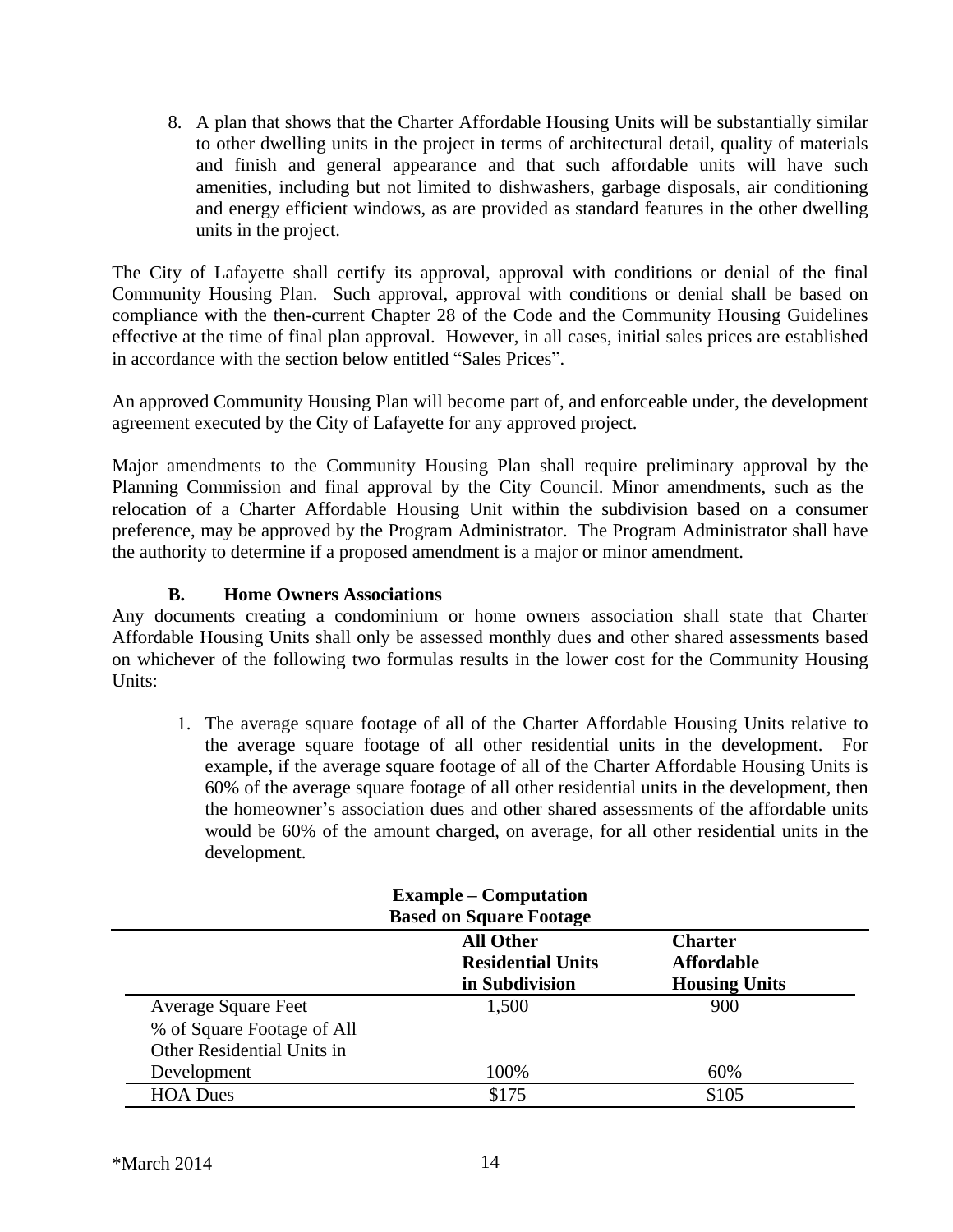2. The average square footage of all of the lots on which Charter Affordable Housing Units are located relative to the average square footage of the lots on which all other residential units in the development are located. For example, if the average square footage of the lots on which all of the Charter Affordable Housing Units are located is 65% of the average square footage of the lots on which all other residential units in the development are located, then the home owners association dues and other shared assessments of the affordable units would be 65% of the amount charged, on average, for all other residential units in the development.

| <b>Example- Computation</b> |                          |                      |
|-----------------------------|--------------------------|----------------------|
|                             | <b>Based on Lot Size</b> |                      |
|                             | <b>All Other</b>         | <b>Charter</b>       |
|                             | <b>Residential Units</b> | <b>Affordable</b>    |
|                             | in Subdivision           | <b>Housing Units</b> |
| Average Lot Size            | 10,000                   | 6,500                |
| % of Market Rate Unit       |                          |                      |
| <b>Size</b>                 | 100%                     | 65%                  |
| <b>HOA Dues</b>             | \$175                    | \$114                |

In order to comply with this provision, the applicant/developer must include these calculations in the Community Housing Plan. In addition, the HOA documents that are required to be submitted with the preliminary and final plans for a project must include these calculations and must provide that their provisions relating to dues and assessments for Charter Affordable Housing Units may not be amended without the written consent of the City of Lafayette.

### **C. Unit Quality**

Charter Affordable Housing Units are an asset that the City of Lafayette hopes to have available for years to come. Because of this, the quality of the housing construction is very important. It is expected that all units will meet all applicable local building codes or HUD Manufactured Housing Codes (for manufactured housing units) and be built to a standard that will enhance durability over time. If market rate units include features such as dishwashers, disposals, air conditioning and energy efficient windows as standard features, it is expected that the Charter Affordable Housing Units will contain similar features. The city planning staff will review the plans for the units to assure that there are requisite similarities between the market rate units and the Charter Affordable Housing Units and the developer of each such unit shall certify in a writing to the city, prior to the issuance of a certificate of occupancy, that each of their Charter Affordable Housing Units conforms in all respects to the approved Community Housing Plan for the project.

#### **D. Form of Deed Restrictions**

All Charter Affordable Housing Units are required to have a deed restriction, real covenant or other legal restriction that will control and limit the initial sales price or rental rate of the home, and the resale price. The form of deed restriction or covenant will be provided to the developer for review at the time of approval of the Community Housing Plan. A developer may offer another form of deed restriction or covenant to the city for consideration; however, acceptance of that deed restriction or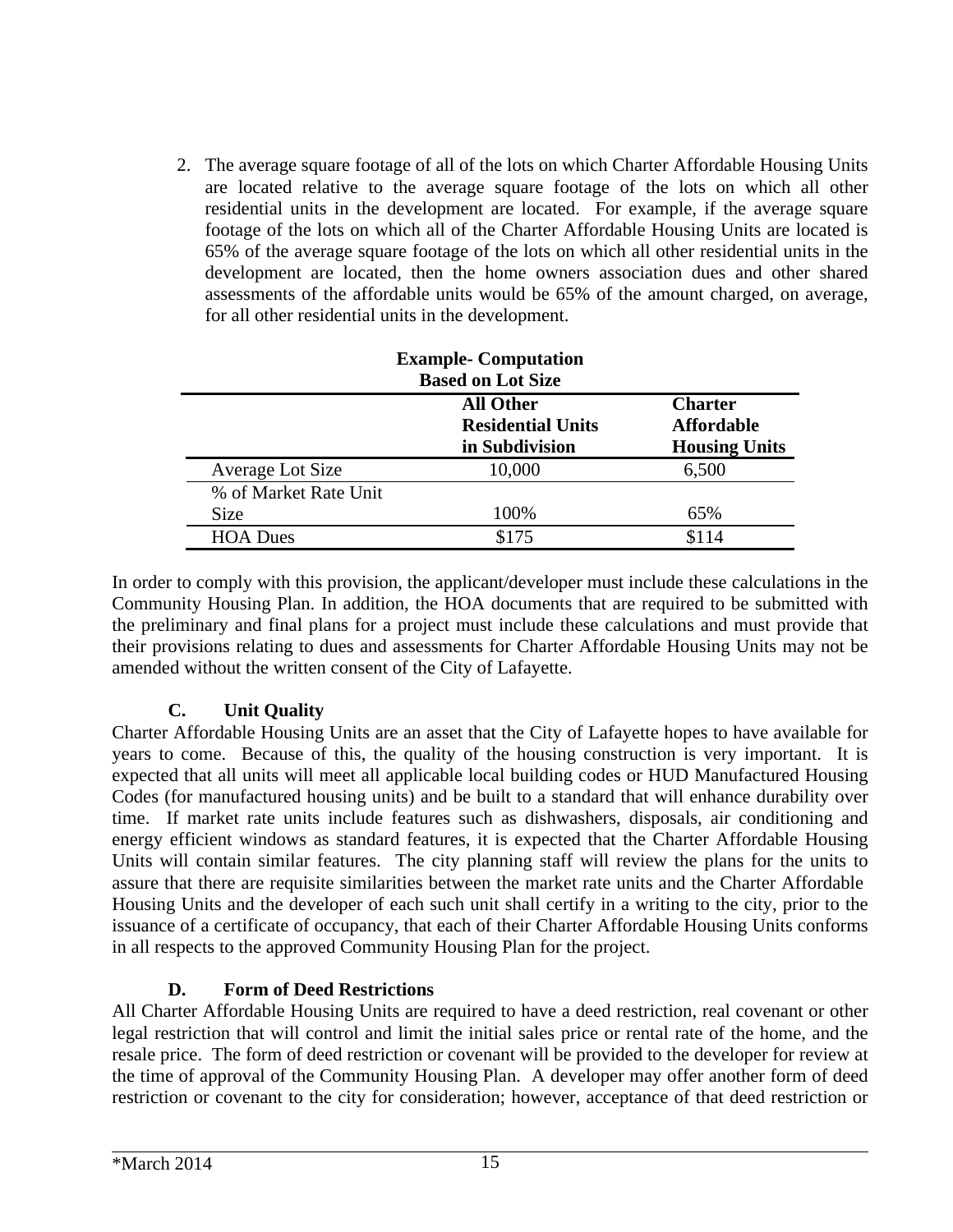covenant is at the sole and absolute discretion of the city.

Prior to issuance of any Certificate of Occupancy, the developer shall amend the deed restriction or covenant, if necessary, to reflect changes approved by the Program Administrator which may have occurred during construction or conversion of a Charter Affordable Housing Unit. Such amended deed restriction or covenant shall be executed and recorded, with the original returned to the Program Administrator for his files.

#### **E. Sales Prices/Lease Prices**

Sales prices or lease rates for all Charter Affordable Units will be established at the time the building permit for the unit has been issued in accordance with the then-current Community Housing Guidelines. It is the responsibility of the developer to submit a copy of the approved building permit to the Program Administrator to receive a confirmation of the sales price based upon the published sales price at that time. The methodology used for determining the maximum sales prices of Community Housing Units is described in the Addendum hereto under the heading "Sales Price Methodology."

The maximum monthly lease price shall be in accordance with the Community Housing Guidelines in place at the date of the lease.

**Charter Affordable Housing Units:** The following table sets forth the maximum sales price for each unit produced as a Charter Affordable Housing Unit. These sales prices are based upon what is affordable to households earning 80% or less of the HUD Area Median Income (AMI).

| Maximum Sales Prices for<br><b>Charter Affordable Housing Units</b> |                                      |  |
|---------------------------------------------------------------------|--------------------------------------|--|
| Studio                                                              | \$168,854                            |  |
| 1 <sub>BR</sub>                                                     | \$180,915                            |  |
| 2BR                                                                 | \$193,833                            |  |
| 3BR                                                                 | \$205,947                            |  |
| 4BR                                                                 | \$218,062                            |  |
|                                                                     | The steam data is account as af 0010 |  |

### **Maximum Sales Prices for Charter Affordable Housing Units**

The above data is current as of 2012

#### **Maximum Monthly Rental Prices for Charter Affordable Housing Units**

The following rent table is meant to include all costs of housing, including rents payments, all utilities, trash pick-up, lawn maintenance, etc.

| Studio          | \$1,137 |
|-----------------|---------|
| 1 <sub>BR</sub> | \$1,218 |
| 2 <sub>BR</sub> | \$1,462 |
| 3BR             | \$1,690 |
| 4BR             | \$1,885 |

Rental limits are based on the Colorado Housing and Finance Authority's data for 2012

#### **F. Procedures for Sale of Charter Affordable Housing Units**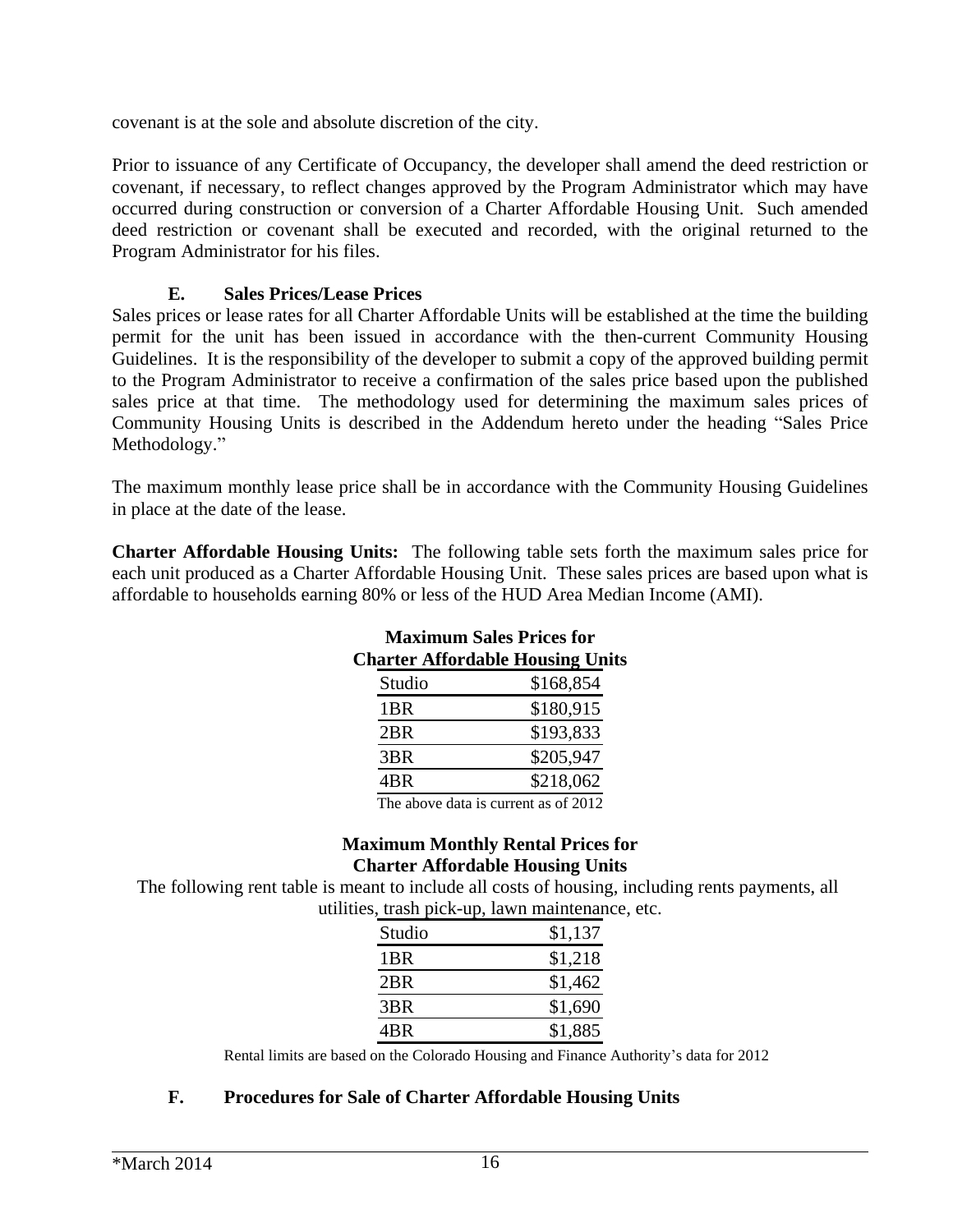Several steps are involved in the initial sales of Charter Affordable Housing Units.

- 1. The developer is required to provide the Program Administrator, at least 30 days prior to initiating a marketing program, with a schedule that indicates the anticipated date that the Charter Affordable Housing Units will become available for sale. The schedule must indicate when pre-marketing activities will begin and when a model may be available, if applicable. The initial marketing schedule should also include the unit type(s), bedroom configuration(s), square footage(s), address(es) and sales price(s) for these homes.
- 2. The Program Administrator will provide information to prospective buyers. This may be done through a website dedicated to listing Charter Affordable Housing Units, as well as by distributing literature (provided by the developer), to prospective buyers who stay in contact with the Program Administrator. This information will include the date(s) for the lottery (if held) and how a prospective buyer will notify the Program Administrator of their interest in being included for a particular lottery. The Program Administrator will be acting on behalf of the City of Lafayette. It should be clearly understood by and between all parties to a sales transaction that the Program Administrator is not acting as a licensed broker to the transaction, but as representative of the city and its interests. The role of the Program Administrator is to assist both parties to consummate a sale in accordance with these Community Housing Guidelines and Chapter 28 of the Lafayette Code of Ordinances. All purchasers and sellers are advised to consult legal counsel regarding examinations of the title to the unit being sold and of all of the contracts, agreements, and other documents related to the sale. The retention of counsel, licensed real estate brokers, or such related services, shall be at the purchasers or seller's own expense.
- 3. Evidence that a deed restriction has been recorded against the property will be provided to the prospective buyers by the Program Administrator;
- 4. The Program Administrator and developer shall conduct a good faith marketing effort to attract income qualified buyers who are currently employed and/or live in Lafayette for at least 30 days prior to accepting contracts from other buyers.
- 5. The developer must notify the Program Administrator at least 15 days prior to the closing of the date and location of the closing, the address of the unit being purchased, the sales price and name of the Household purchasing the home. The developer must present the deed restriction or covenant consent form to the buyer at the closing for signature and recordation.

# **V. Potential for Fee Waivers and Use Tax Exemptions**

The City of Lafayette is interested in promoting more affordable housing for households at lower incomes. Projects that construct Charter Affordable Housing Units in compliance with the requirements of Chapter 28 *et seq.* of the Lafayette Code of Ordinances may be eligible for fee waivers and tax exemptions in accordance with the provisions of Section 30-405.5 of said Code.

# **VI. GRIEVANCE PROCEDURES**

Except as provided in Section 28-12 of the Lafayette Code of Ordinances, any party in interest that alleges that there is error in any order, requirement, decision, refusal or interpretation made by an administrative official or agency based on or made in the enforcement or administration of these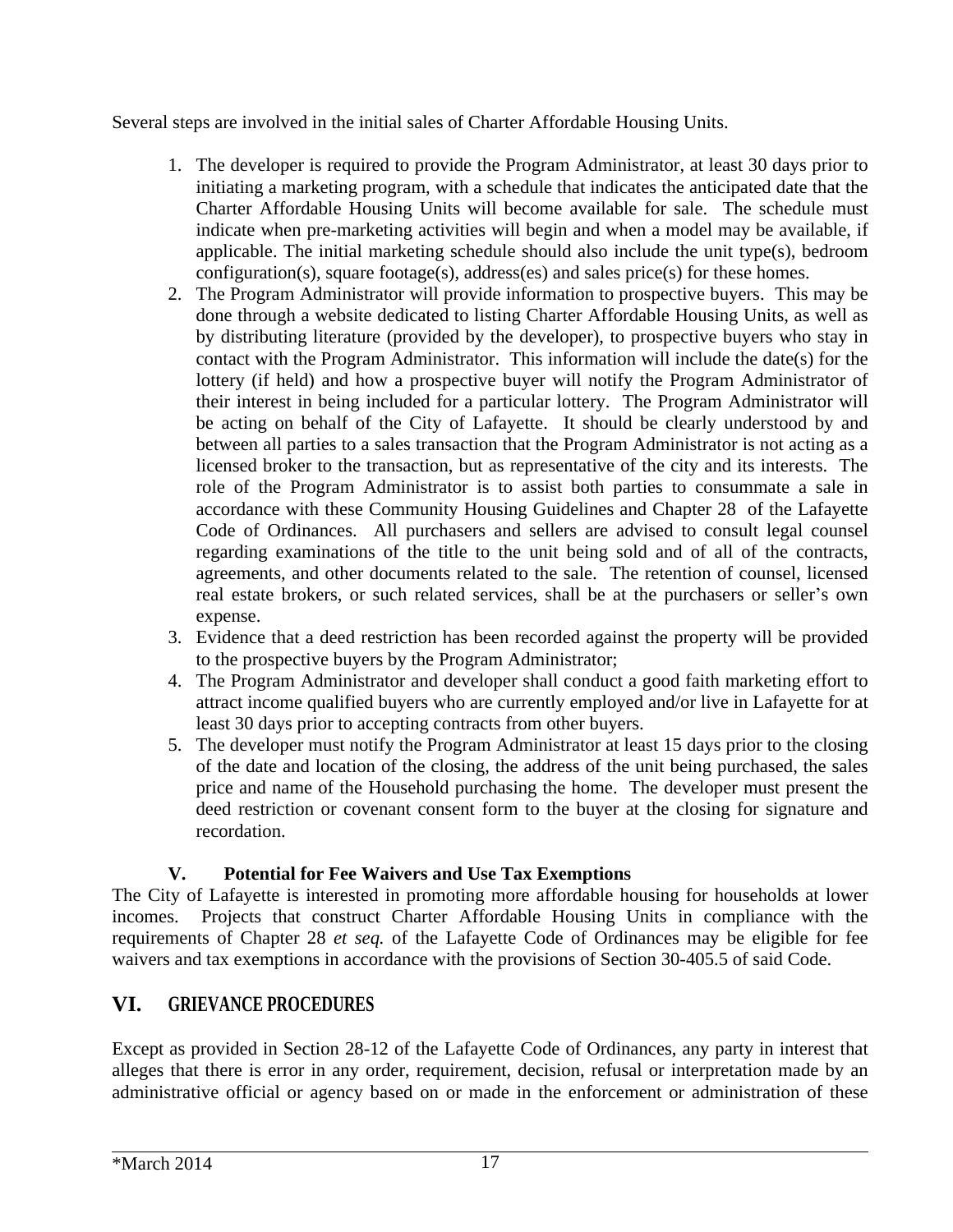guidelines or Chapter 28 of the Lafayette Code of Ordinances shall take his appeal to the Lafayette Board of Adjustment to be heard in accordance with the applicable provisions of Section 26-24 *et seq.* of the Lafayette Code of Ordinances.

# **VII. AMENDMENTS AND ADOPTION OF COMMUNITY HOUSING GUIDELINES**

From time to time, it may be necessary to amend these Community Housing Guidelines to reflect changing conditions, respond to unforeseen events or incorporate new priorities established by the City Council. The Lafayette Director of Community Development or his/her designee, after consultation with the Program Administrator, will review these Community Housing Guidelines at least once per year to assure consistency with other ordinances and practices of the City of Lafayette. Substantive changes will be presented to the Planning Commission for consideration at a public hearing. The City Council may amend the guidelines after the Planning Commission has reviewed and made a recommendation with regards to any proposed amendments. Any of the foregoing notwithstanding, the Program Administrator shall, without the review and recommendation of the Planning Commission and without the approval of the City Council, provide revised schedules of income eligibility and sales prices within thirty (30) days after any changes to the HUD Area Median Income and shall provide revised sale price schedules at least annually based upon changes in the average mortgage interest rate, and may, without the review and recommendation of the Planning Commission and without the approval of the City Council, provide revised sale price schedules at any time based upon changes in the average mortgage interest rate if such changes would result in a sales price changes of plus or minus three percent (3%) or more.

# **VIII. ADDENDUM**

### **A. Sales Price Methodology**

The sales prices of Community Housing Units vary according to Household income, Household size, unit type and number of bedrooms in the unit. The following factors were used to establish the sales prices for all unit types (Permanently Affordable Housing Units and Charter Affordable Housing Units):

- 1. The sales price assumes a 95% loan to value ratio, based upon a 30-year mortgage at prevailing interest rates. The interest rate is based on an average of the interest rates published by FNMA or FHLB for the previous 12 months. Using an average helps to adjust for the highs/lows that may occur;
- 2. Sales prices may be adjusted quarterly by the Program Administrator to reflect the most recent changes in mortgage interest rates and shall be adjusted annually to reflect the most recent changes in mortgage interest rates and Area Median Income;
- 3. The price is calculated based on principal, interest, taxes, insurance including private mortgage insurance and homeowners association dues that do not exceed 30% of gross monthly Household income;
- 4. Twenty-five percent (25%) of the thirty percent (30%) of gross monthly Household income, which is actually six percent (7.5%) of the gross monthly income, has been allocated for the payment of taxes, insurance including private mortgage insurance and home owners association dues;